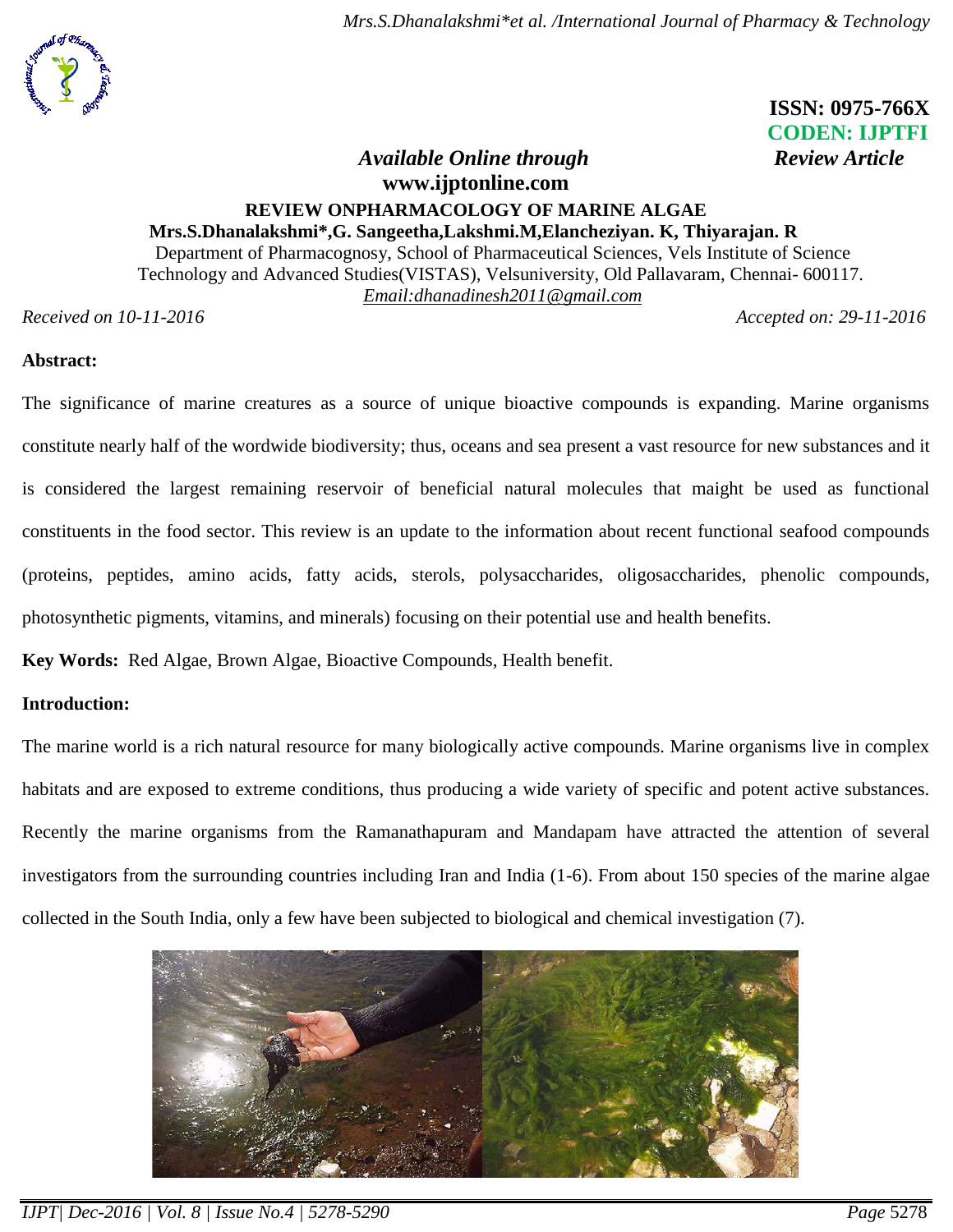#### *Mrs.S.Dhanalakshmi\*et al. /International Journal of Pharmacy & Technology* **Polluted filamentous algae in the end of intertidal zone.Dense filamentous algae in the intertidal zone off plant.**

#### **Bioactive Component in Marine Algae:**

Around 2400 years ago, Hippocrates set out guidelines for his students. One of his principles was "let food be your medicineand medicine be your food." The principle stressed the obvious relationship between food and good health (Chadwick 2003). The term "functional food" was first used in Japan in the 1980s for food products fortified with special constituents that had advantageous physiological effects. It was mainly the improved understanding of the relationship between nutrition and health that led to the development of the concept of functional food.

| <b>Name</b>              | <b>Main sources</b> | <b>Structure</b> | <b>Reference</b>     |
|--------------------------|---------------------|------------------|----------------------|
| Eicosapentaenoic         | Herring, mackerel,  |                  | Sijtsma and de Swaaf |
| acid (EPA)               | sardine, salmon     |                  | (2004)               |
| Docosahexaenoic          | Herring, mackerel,  |                  | Sijtsma and de Swaaf |
| acid (DHA)               | sardine, salmon,    |                  | (2004)               |
|                          | Spirulina           |                  | Lordan et and others |
|                          |                     |                  | (2011)               |
| Arachidonic acid<br>(AA) | Mortierella         | OН               | Yap and Chen (2001)  |
| $\gamma$ -Linolenic acid | Mortierella,        |                  |                      |
| (GLA)                    | Spirulina           |                  | Yap and Chen (2001)  |
| Hexadecatetraenoic       |                     |                  |                      |
| acid                     | Ulva pertusa        | $H_3C$           | Lordan and others    |
|                          |                     |                  | (2011)               |

#### **Table 1–PUFAs found in some marine organisms.**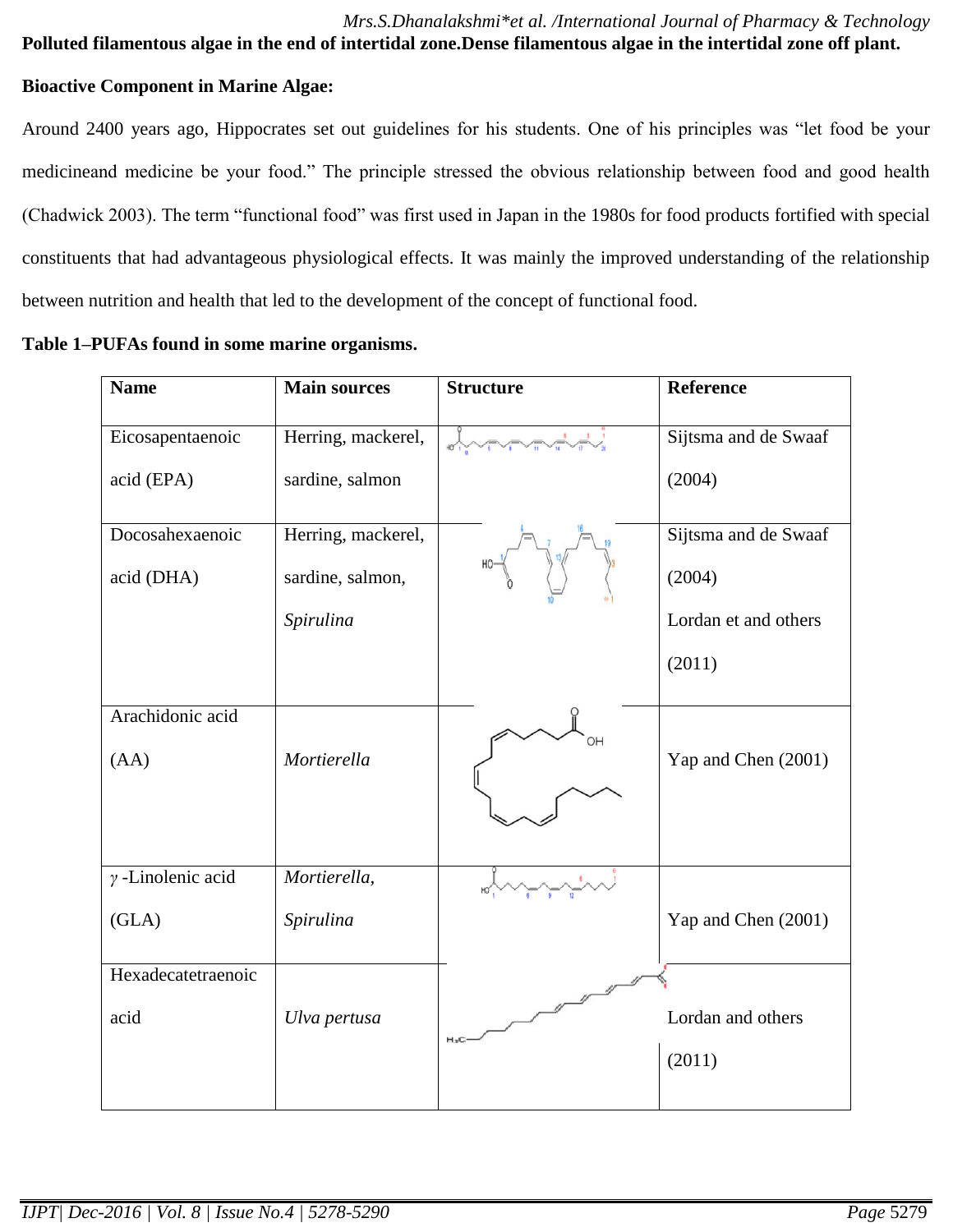*Mrs.S.Dhanalakshmi\*et al. /International Journal of Pharmacy & Technology* **Table 2 - Structure of some sterols found in seafood.**

| <b>Name</b>  | <b>Main sources</b>                       | <b>Structure</b> | Reference                   |
|--------------|-------------------------------------------|------------------|-----------------------------|
| Ergosterol   | Chlamydomonasre<br>inhardtii              |                  | Brumfield and others (2010) |
| Clionasterol | Spirulina                                 | $-CH3$           | Lordan and others (2011)    |
| Fucosterol   | Brown algae<br>(Pelvetiasiliquosa,        |                  | Bouzidi and others (2014)   |
|              | Cystoseirafoenicul                        |                  |                             |
|              | acea)                                     |                  |                             |
| Cholesterol  | Red algae<br>(Gracilariasalicor<br>niaand |                  | Nasir and others (2011)     |
|              | Hypneaflagellifor                         |                  |                             |
|              | mis)                                      |                  |                             |

## **Table 3-Some of the polysaccharides found in macro and microalgae**

| <b>Name</b> | <b>Main sources</b>                       | <b>Structure</b>                                            | <b>Reference</b>              |
|-------------|-------------------------------------------|-------------------------------------------------------------|-------------------------------|
| Laminarin   | Brown algae<br>( <i>Eiseniabicyclis</i> ) | CH <sub>2</sub> OH<br>0, 0<br>OH<br>m<br>$B-1.3$<br>$8-1.6$ | Menshova and others<br>(2014) |
| Alginate    | Brown algae<br>(Laminariadigitat,         | OH                                                          | Fertah and others<br>(2014)   |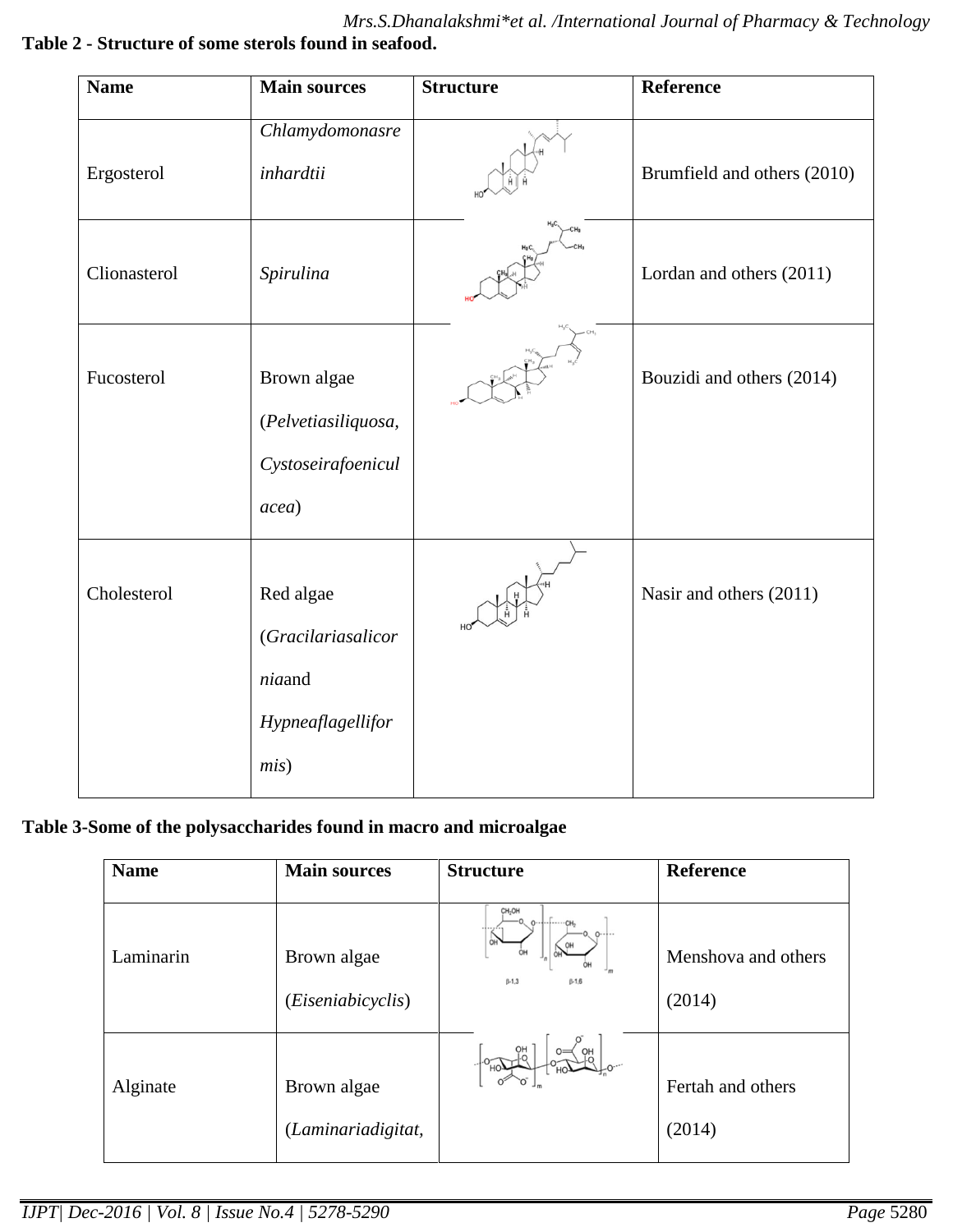|        | Macrocystispyrifer                   |                                                                                                                                  |                   |
|--------|--------------------------------------|----------------------------------------------------------------------------------------------------------------------------------|-------------------|
|        | $\left( a\right)$                    |                                                                                                                                  |                   |
| Agar   | Red algae                            | OH OH<br>OН                                                                                                                      | Prasad and others |
|        | (Gelidiellaacerosa                   |                                                                                                                                  | (2006)            |
|        |                                      |                                                                                                                                  |                   |
| Chitin | Crabs, shrimps,<br>lobsters, prawns, | CH <sub>3</sub><br>$\circ$ =<br>NH<br>$HO -$<br>$\frac{6}{10}$<br>NH<br>$O =$<br>CH <sub>3</sub><br>$\mathop{\rightharpoonup}$ n | Rinaudo (2006).   |
|        | krill                                |                                                                                                                                  |                   |

## **Table 4 -Antioxidants and vitamins found in algae**

| <b>Name</b>       | <b>Main sources</b> | <b>Structure</b> | <b>Reference</b>   |
|-------------------|---------------------|------------------|--------------------|
|                   |                     | OH               |                    |
| Phlorotannin      | Brown algae         | HC<br>OH<br>HO.  | Shibata and others |
|                   | (Fucaceae,          | OН<br>OН         | (2004)             |
|                   | Sargassaceae,       |                  |                    |
|                   | Cystoseiraceae,     |                  |                    |
|                   | Laminariaceae       |                  |                    |
| $\beta$ -Carotene | Dunaliellasalina    |                  |                    |
|                   |                     |                  | Guedes and others  |
|                   |                     |                  | (2011)             |
| Astaxanthin       | Haematococcusplu    |                  |                    |
|                   | vialis              |                  | Spiller and Dewell |
|                   |                     |                  | (2003)             |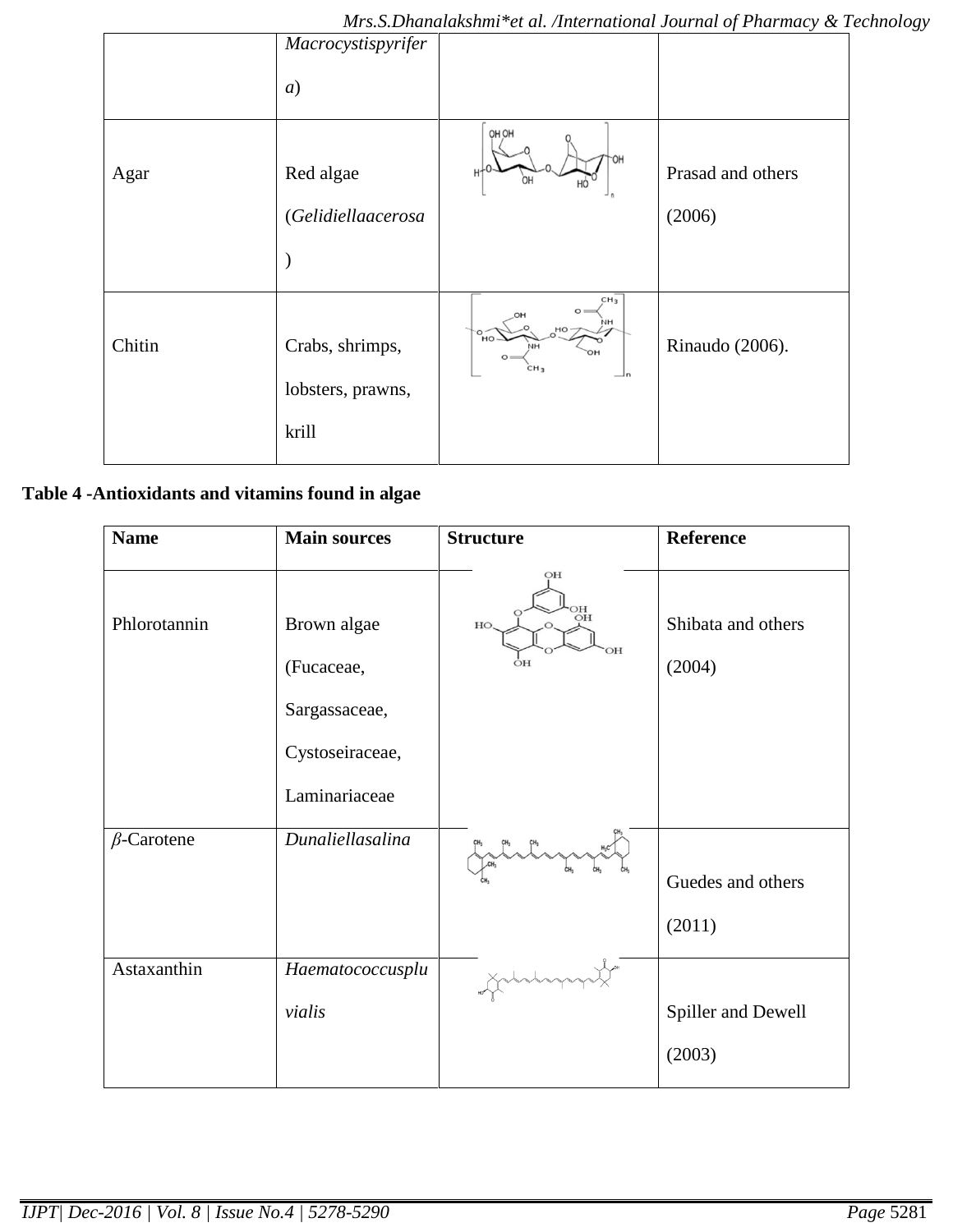| Vitamin B12     | Porphyrasp,<br>Enteromorphasp, | $H_2N$<br>NH <sub>2</sub><br>$H_2N$<br>CH <sub>3</sub> CH <sub>3</sub><br>$H_{13C}$<br>NH <sub>2</sub><br>$H -$<br>$H_2N$<br>CH <sub>3</sub><br><b>CH3</b> |                      |
|-----------------|--------------------------------|------------------------------------------------------------------------------------------------------------------------------------------------------------|----------------------|
|                 | Spirulina                      | CH <sub>3</sub> CH <sub>3</sub><br>NH <sub>2</sub><br>O <sub>2</sub><br>CH <sub>3</sub><br>CH3<br>CH <sub>3</sub>                                          | Kim and Taylor       |
|                 |                                | HO                                                                                                                                                         | (2011)               |
| Vitamin C       | Undariapinnatifid              | HQ<br>Ĥ                                                                                                                                                    |                      |
|                 | <i>a</i> ,                     | HO                                                                                                                                                         | MacArtain and others |
|                 | Porphyraumbilical              | ЮH<br>HO                                                                                                                                                   | (2007)               |
|                 | is, Ulva spp                   |                                                                                                                                                            |                      |
| Vitamin E $(a-$ | Nannochloropsiso               | HO.                                                                                                                                                        |                      |
| tocopherol)     | culata                         |                                                                                                                                                            | Durmaz (2007)        |

*Mrs.S.Dhanalakshmi\*et al. /International Journal of Pharmacy & Technology*

## **Pharmacological activity of Marine Algae:**

Marine organisms are potentially prolific sources of highly bioactive secondary metabolites that might represent useful leads in the development of new pharmaceutical agents [\(Iwamoto et al., 1998,](http://www.sciencedirect.com/science/article/pii/S1319016409000462#bib113) [Iwamoto et al., 1999](http://www.sciencedirect.com/science/article/pii/S1319016409000462#bib114) and [Iwamoto et al.,](http://www.sciencedirect.com/science/article/pii/S1319016409000462#bib115)  [2001\)](http://www.sciencedirect.com/science/article/pii/S1319016409000462#bib115) Most of the seaweeds are red (6000species) and the rest known are brown (2000 species) or green (1200 species). Seaweeds are used in many maritime countries as a source of food, for industrial applications and as a fertilizer. Nori (*Porphyra spp.*), a Japanese red seaweed, is very popular in the Japanese diet, has ahigh protein content (25-35% of dry weight), vitamins (e.g. vitamin C) and mineral salts, especially iodine. Microalgae biomass has a chemical composition which varies depending onthe algae used. It can be rich in proteins or rich in lipids or have a balanced composition of lipids, sugars and proteins.

**Table 5- Antiviral activities of algae polysaccharides derived from marine sources.**

| Organism                | <b>Antiviral</b> | <b>Virus</b>       | <b>Reference</b> |
|-------------------------|------------------|--------------------|------------------|
|                         | polysaccharide   |                    |                  |
| Red algae,              | Carrageenan      | Influenza virus,   | 8                |
| Gigartinaskottsbergii   |                  | DENV, HSV-1,       |                  |
|                         |                  | HSV-2, HPV,        |                  |
|                         |                  | HRV, HIV           |                  |
| Red algae, Callophyllis | Galactan         |                    | 9                |
| variegate, Agardhiella  |                  | HSV-1, HSV-2, HIV- |                  |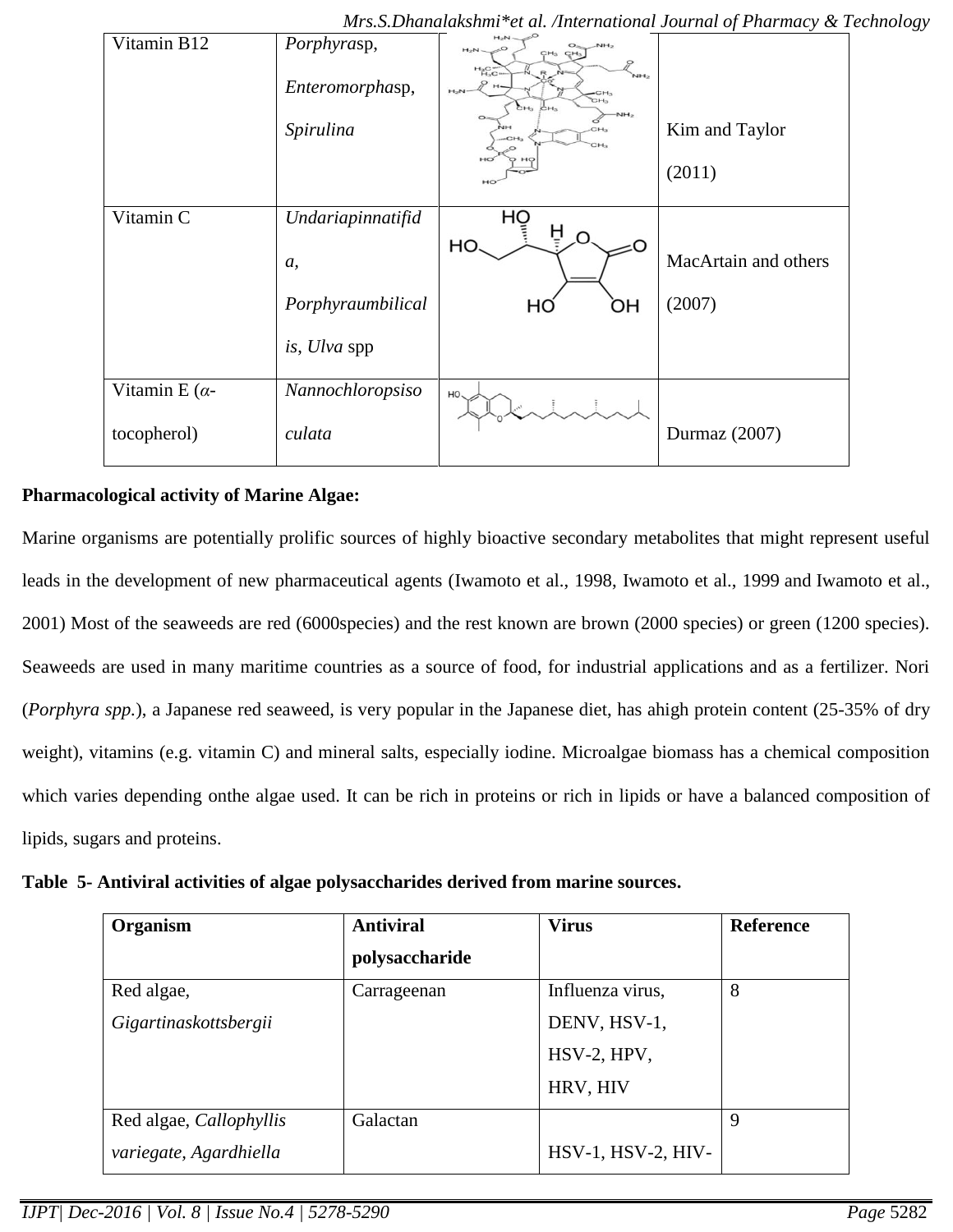| tenera, Schizymeniabinderi,   |                   | 1, HIV-2, DENV,      |    |
|-------------------------------|-------------------|----------------------|----|
| Cryptonemia                   |                   | <b>HAV</b>           |    |
| crenulata                     |                   |                      |    |
| Brown algae,                  | Alginate          | HIV, IAV, HBV        | 10 |
| Laminariahyperborea,          |                   |                      |    |
| Laminaria                     |                   |                      |    |
| digitata, Laminaria japonica, |                   |                      |    |
| Ascophyllum                   |                   |                      |    |
| nodosum,                      |                   |                      |    |
| Macrocystispyrifera           |                   |                      |    |
| Brown algae,                  | Fucan             | HSV-1, HSV-2,        | 11 |
| Adenocytisutricularis,        |                   | HCMV, VSV,           |    |
| Undaria                       |                   | Sindbis virus, HIV-1 |    |
| pinnatifida,                  |                   |                      |    |
| Stoechospermummarginatum,     |                   |                      |    |
| Cystoseiraindica,             |                   |                      |    |
| Cladosiphonokamuranus,        |                   |                      |    |
| <b>Fucus</b>                  |                   |                      |    |
| vesiculosus                   |                   |                      |    |
| Brown algae,                  | Laminaran         | <b>HIV</b>           | 12 |
| Fucusvesiculosus,             |                   |                      |    |
| Saccharina                    |                   |                      |    |
| longicruris,                  |                   |                      |    |
| Ascophyllumnodosum            |                   |                      |    |
| Diatom, Naviculadirecta       | Naviculan         | <b>HSV-1, HSV-2</b>  | 13 |
| Blue-green alga, Arthrospira  | Calcium spirulan  | HSV-1, measles,      | 14 |
| platensis                     |                   | mumps, influenza,    |    |
|                               |                   | polio,               |    |
|                               |                   | Coxsackie, HIV-1,    |    |
|                               |                   | <b>HCMV</b>          |    |
| Blue-green alga,              | Nostaflan         | HSV-1, HSV-2,        | 15 |
| Nostocflagelliforme           |                   | influenza A virus,   |    |
|                               |                   | human                |    |
|                               |                   | cytomegalovirus      |    |
| Red alga,                     | Sea algae extract | HIV, AMV, RMLV       | 16 |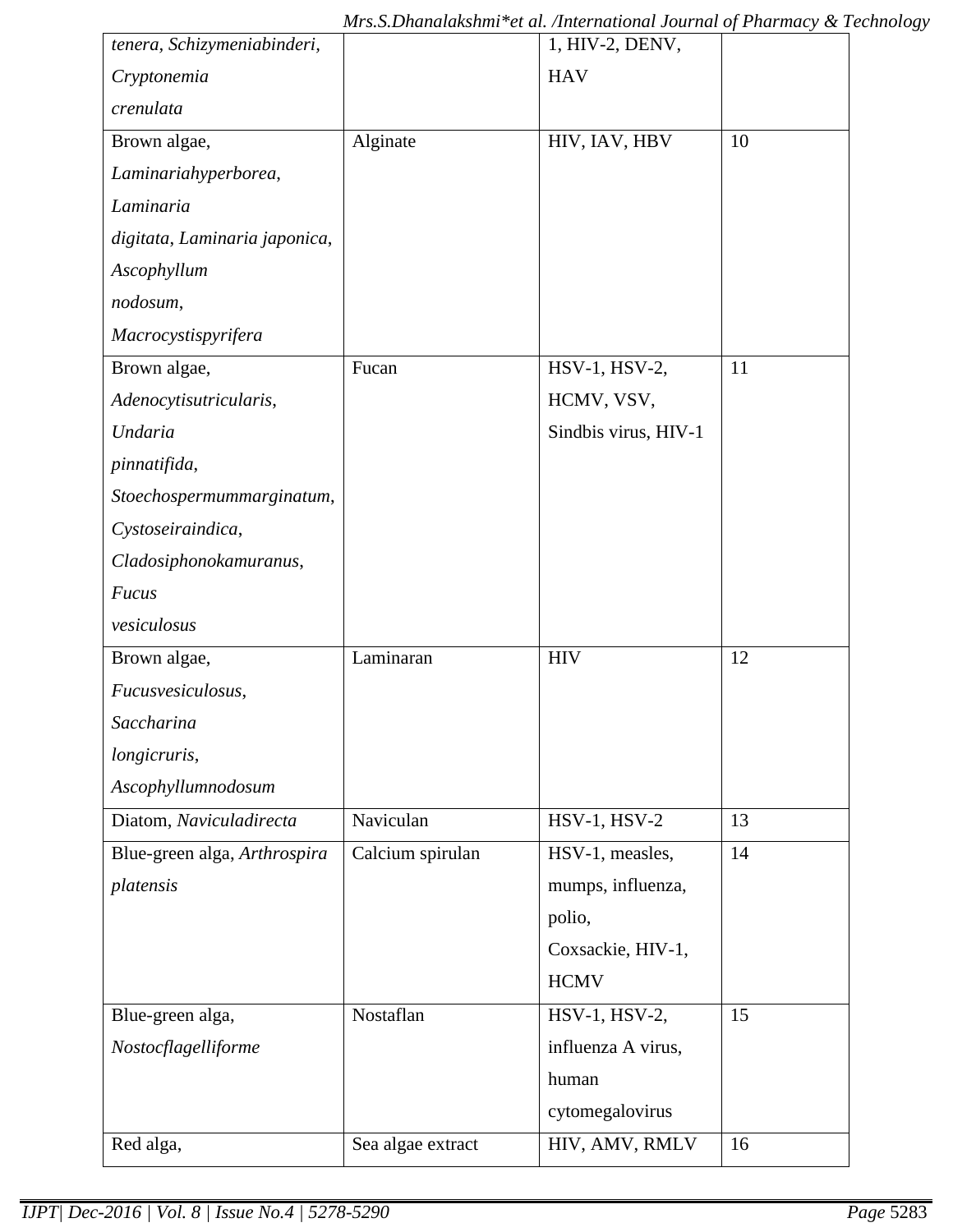|                     | Mrs.S.Dhanalakshmi*et al. /International Journal of Pharmacy & Technology |  |  |
|---------------------|---------------------------------------------------------------------------|--|--|
| Schizymeniapacifica |                                                                           |  |  |

## **Table 6 -Antimicrobial activities of algae derived from marine sources.**

| Organism           | <b>Antimicrobial Agent</b> | <b>Against</b>           | <b>Reference</b> |
|--------------------|----------------------------|--------------------------|------------------|
|                    | sulfated                   | Yeast - Candida spec,    |                  |
| Ulva rigida        | glucuronorhamnoxyloglycans | Bacteria (Gram-          | 17               |
|                    |                            | positive)                |                  |
|                    |                            | E. faecali,              |                  |
|                    |                            | Bacteria (Gram-          |                  |
|                    |                            | negative)-               |                  |
|                    |                            | S. aureus E. coli P.     |                  |
|                    |                            | aeruginosa               |                  |
|                    |                            | Yeast - Candida spec,    |                  |
| Enteromorphalinzas | Sulfated                   | Bacteria (Gram-          | 18               |
|                    | polysaccharides            | positive) E. faecali, S. |                  |
|                    |                            | epidermidis S. aureus    |                  |

### **Table 7 -Anti bacterial and Anti Obesity activities derived from Marine Source**

| Organism            | <b>Antibacterial and</b>  | <b>Against</b>                                   | <b>Reference</b> |
|---------------------|---------------------------|--------------------------------------------------|------------------|
|                     | <b>Anti obesity Agent</b> |                                                  |                  |
| Gracilariacorticata | aplysiatoxin              | E.coli P.vulgaris                                | 19               |
| Spirulina platensis | g-linolenic acid          | Pseudomonas<br>aeruginosa<br><b>B.</b> subtillis | 20               |

## **Table 8 -Anti Cardiovascular activities derived from Marine Source.**

| Organism           | Anticardiovascular | <b>Author</b>        | <b>Reference</b> |
|--------------------|--------------------|----------------------|------------------|
|                    | agent              |                      |                  |
| Krill              | Omega-3 PUFA       | Rasmussen and        |                  |
| (Euphausiasuperba) | (DHA and EPA)      | Morrissey            | 21               |
|                    |                    | (2007)               |                  |
|                    |                    | Galarraga and others |                  |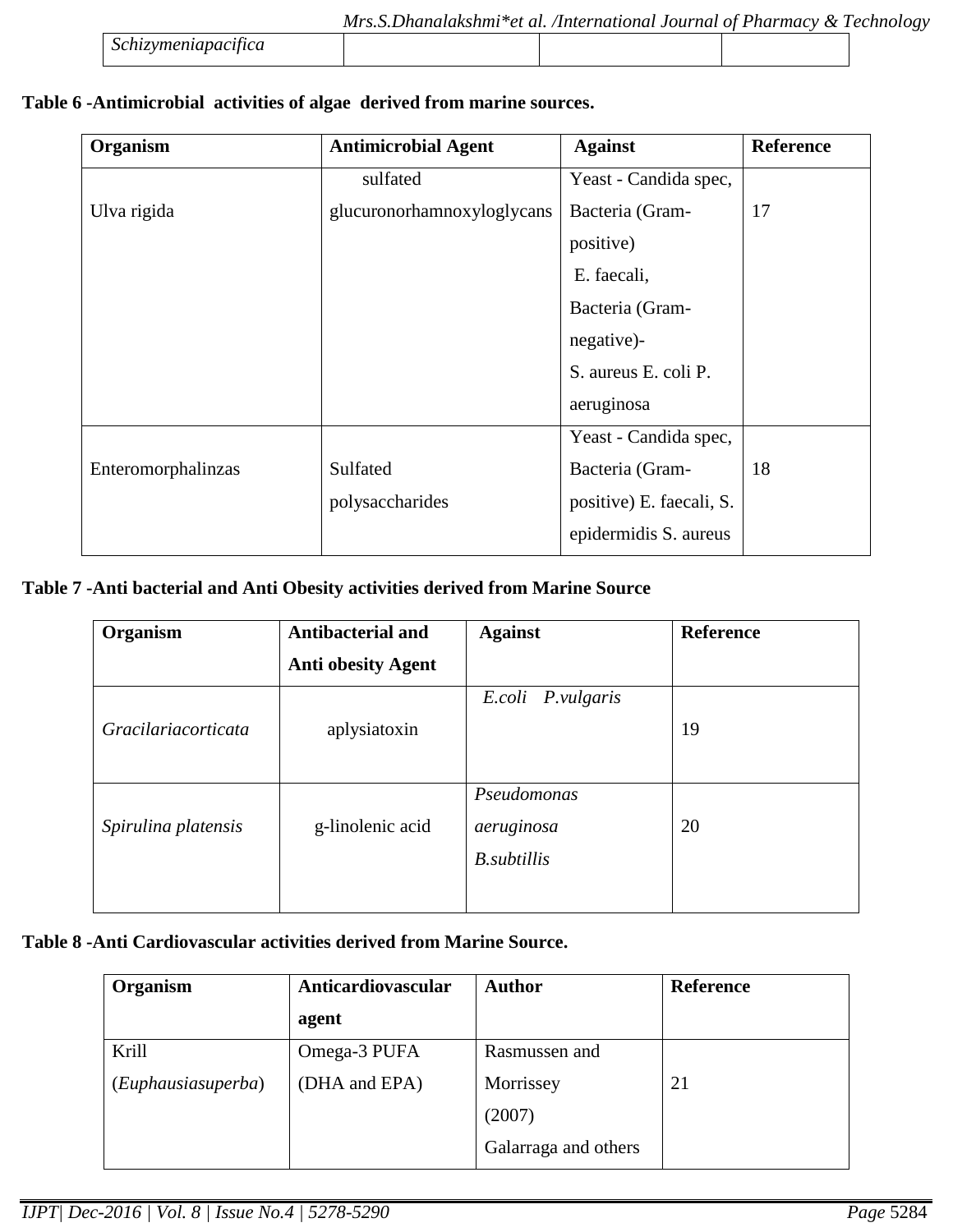|               |               | (2007)             |    |
|---------------|---------------|--------------------|----|
| <b>Bonito</b> | Omega-3 PUFA  | Mozaffarian and Wu |    |
|               | (DHA and EPA) | (2011)             | 22 |
|               |               | Rasmussen and      |    |
|               |               | Morrissey          |    |
|               |               | (2007)             |    |

# **Table 9 - Anticanceractivities derived from Marine Source**

| Organism                    | <b>Anticancer agent</b> | <b>Author</b>           | <b>Reference</b> |
|-----------------------------|-------------------------|-------------------------|------------------|
| Cuttlefish                  | Omega-3 PUFA            | Liu and others $(2008)$ |                  |
| (Sepiellamaindroni,         | (DHA and EPA)           | Shanmugam and           | 23               |
| Euprymnaberryi)             |                         | others                  |                  |
|                             |                         | (2008)                  |                  |
| Squid ( <i>Ommastrephes</i> | Polysaccharide          | Chen and others         | 24               |
| bartrami                    |                         | (2010)                  |                  |

# **Table 10 -Other Pharmacological activities derived from Marine Source**

| Organism            | <b>Agent</b> | <b>Activity</b>        | <b>Reference</b>     |
|---------------------|--------------|------------------------|----------------------|
| Ulva pertusa,       |              | Strengthening of teeth | 25 - Venugopal       |
| Scytosiphon         | Ca           | and                    | (2008)               |
| lomentaria,         |              | bone                   | Nguyen and others    |
| Chaetomorpha        |              | Anti-osteoporosis      | (2011)               |
| crassa, Fish bones  |              |                        | Ito and Hori, (1989) |
| Ascophyllumnodosum  |              | Neuroprotective        | 26 - Eby and Eby     |
| Laminariadigitata   | Mg           | Antidepressant         | (2006)               |
| Himanthaliaelongata |              | Antiasmatic            | Szewczyk and others  |
|                     |              |                        | (2008)               |
|                     |              |                        | Watson and others    |
|                     |              |                        | (2012)               |
| Porphyratenera      | Vitamin B12  |                        | 27 - Ravishankar and |
| Sargassumfulvellum  |              | Anti-aging             | others               |
|                     |              | Antianemia             | (2005)               |
|                     |              | Promotion of neurite   | Lordan and others    |
|                     |              | outgrowth              | (2011)               |
|                     |              |                        | Pangestuti and Kim   |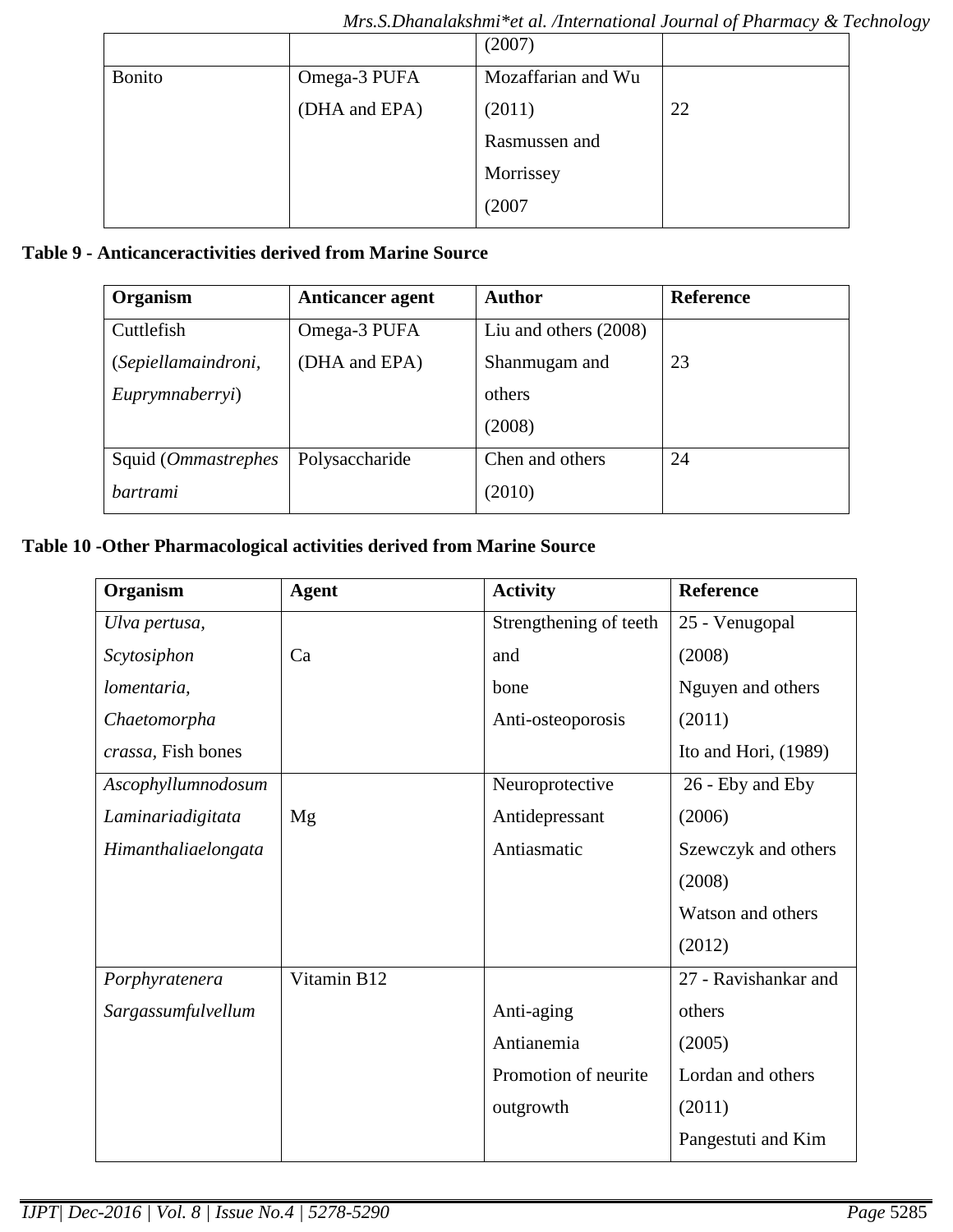|                         |                      | (2011a,                    |
|-------------------------|----------------------|----------------------------|
|                         |                      | 2011b                      |
|                         |                      | 28 - Shanab and            |
| Phycobilinphycoerythrin | Antioxidant          | others $(2012)$            |
| and phycocyanin         | Anticancer           | Hirata and others          |
|                         |                      | (2000)                     |
|                         |                      |                            |
|                         |                      |                            |
|                         |                      | 29- Packer (1997)          |
| Vitamin C               | Antioxidant          | <b>Witting and Stocker</b> |
|                         | Strengthening of the | (2003)                     |
|                         | immune stimulant     |                            |
|                         |                      |                            |
|                         |                      |                            |
| Galactan                | Antiviral            | 30- Wijesekara and         |
|                         | Immunostimulating    | others2011)                |
|                         |                      | Lee and others             |
|                         |                      | (2010a)                    |
|                         |                      |                            |

## **Commercial products, patents and applications<sup>31</sup>**

Due to their plethora of bioactive molecules, marine macroalgae have great potential forfurther development as products in the nutraceutical, functional food, and pharmaceuticalmarkets. Patent activity in this area has increased and several novel products based onmacroalgae have entered the market in recent years.

| Company               | Compound                                       | <b>Activity / disorder</b>                                    | <b>Development</b> |
|-----------------------|------------------------------------------------|---------------------------------------------------------------|--------------------|
| Various               | Heparin and derivatives                        | Anti-coagulants                                               | Since 1940's       |
| Astellas              | Auranofin (Ridaura)                            | Anti-rheumatic                                                | 1983               |
| <b>GSK</b>            | Zanamivir (Relenza)                            | Anti-influenza                                                | 1992               |
| Johnson & Johnson     | Topiramate (Topamax)                           | Anti-epileptic                                                | 1987               |
| <b>Bayer Acarbose</b> | Acarbose(Glucobay)<br>(Pseudo-oligosaccharide) | Type II diabetes<br>(a-glucosidase,<br>aamylase<br>inhibitor) | 1990               |
| Ortho-McNeil Janssen  | Elmiron                                        | Cystitis (for CJD)                                            | 1996               |
| Pharmaceutical        | (Pentosanpolysulfate)                          |                                                               |                    |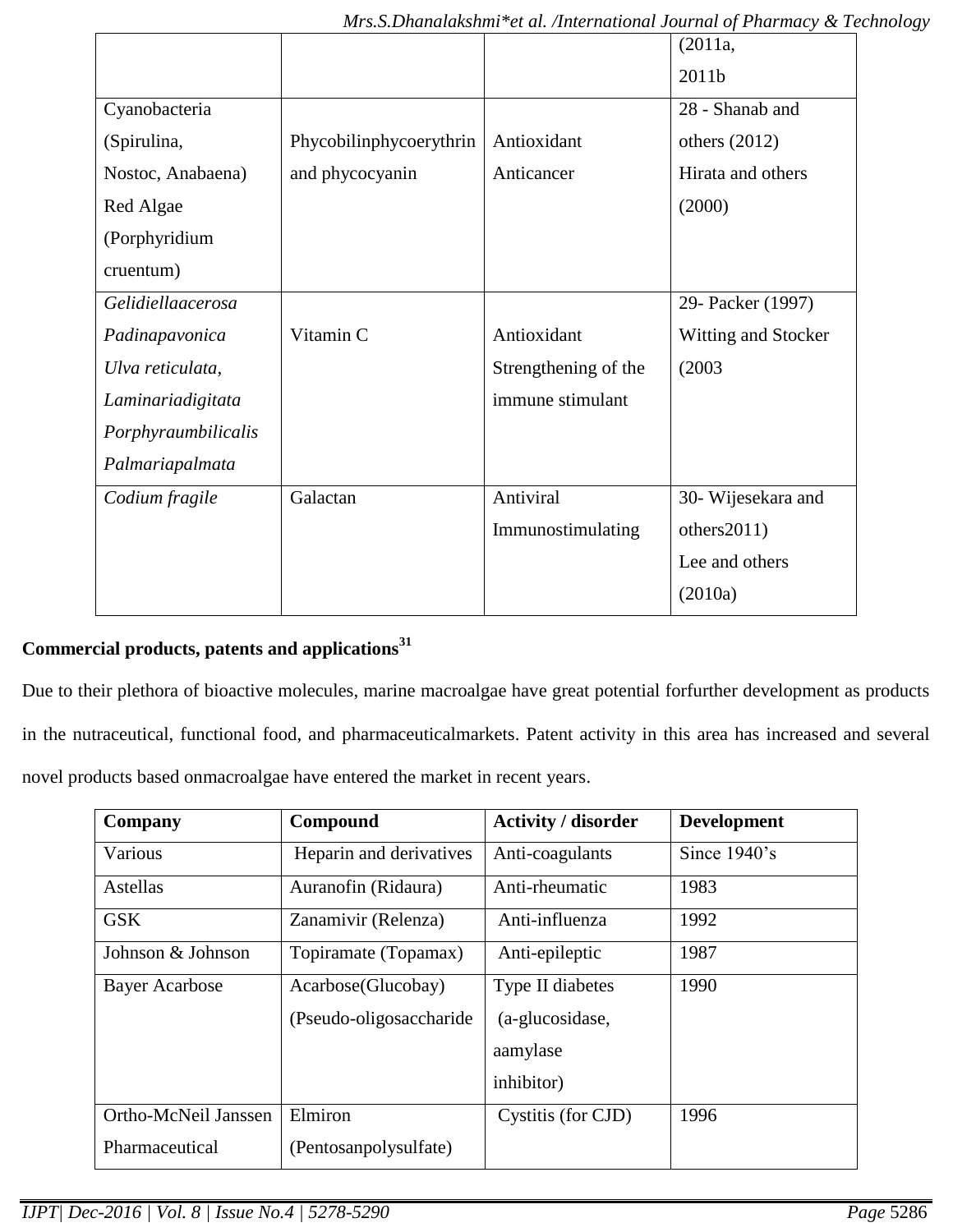| Alfa Wassermann    | Sulodexide (Vessel $TM$ ) | Cardiovascular        | Marketed since |
|--------------------|---------------------------|-----------------------|----------------|
|                    |                           | indications           | 1980           |
| Hunter Fleming     | $HF0420 - low MWt$        | neuroprotective       | Phase I        |
| (now Newron)       | oligosaccharide           |                       |                |
| Progen (Australia) | <b>PI-88</b>              | Anti-angiogenic/anti- | Phase III      |
|                    | (Phosphomannopentaose     | metastatic.           |                |
|                    | sulphate,                 |                       |                |
|                    | Heparan sulfate           | Hepatocellular        |                |
|                    | mimetics)                 | carcinoma             |                |
|                    | PG500 series Anti-        |                       | Preclinical    |
|                    | angiogenic/anti-          | Anti-angiogenic/anti- |                |
|                    | Preclinical               | Preclinical           |                |
|                    | (Heparan sulfate          |                       |                |
|                    | metastatic.               |                       |                |
|                    | mimetics)                 |                       |                |
| Endotis Pharma     | EP42675 (org)             | Anticoagulant         |                |
|                    | EP224283 (org)            | Neutralizable         | Phase I        |
|                    | EP37                      | antithrombotic        | Preclinical    |
|                    | EP8000 programme          | venous and arterial   |                |
|                    |                           | thromboses            | Preclinical    |
|                    |                           | Anti-angiogenesis,    |                |
|                    |                           | anti-tumour growth    | Preclinical    |
|                    |                           | /metastasis           |                |
| BiotecPharmacpn    | SBG (Soluble beta         | Immune stimulation    | <b>GRAS</b>    |
| (Norway)           | glucan-beta- $1,3/1,6$    | Anti-cancer           | nutraceutical  |
|                    | glucan)                   | nutraceutical         |                |

*Mrs.S.Dhanalakshmi\*et al. /International Journal of Pharmacy & Technology*

#### **Conclusion:**

Marine Sourceare an interesting source for a myriad of different bioactive phytoconstitutents ranging from industrial applications to novel treatment. They possess manydifferent interesting and often exotic bioactive principles that are currently explored for theirfunctional properties in food and biomedicine. However, a far larger application would bethe use of carbohydrates from cultivated seaweeds for alternative fuel sources. Macroalgae are efficient solar energy converters, and can create large amounts ofbiomass in a short-term, however, marine biomass is often an overlooked source, andpotentially represents a significant source of carbohydrates as a renewable energy source.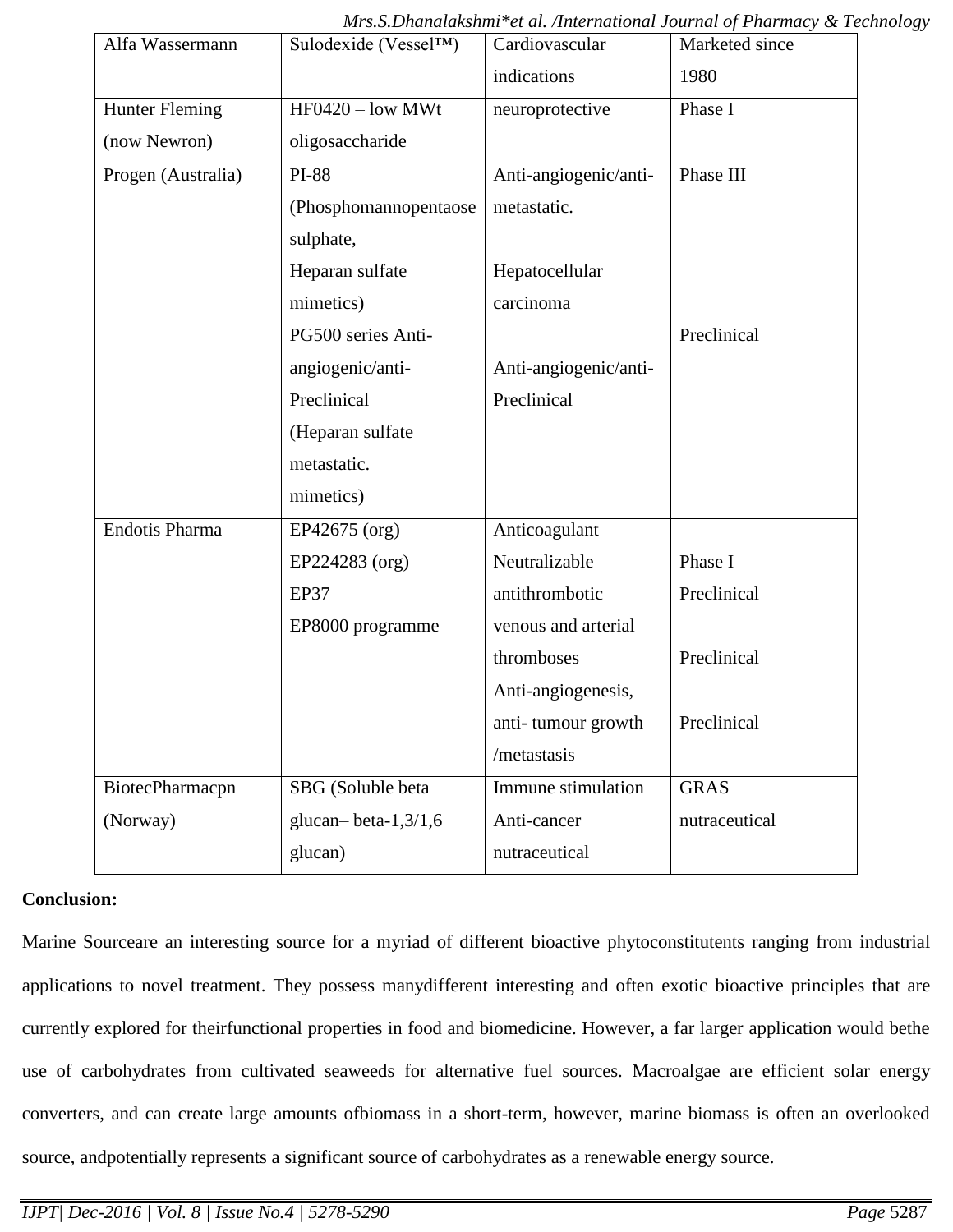#### **Reference:**

- 1. De Rosa S, Iodice C, Khalaghdoust M, Oryan S and Rustaiyan A. Spatanediterpenoids from the brown alga *Stoechospermummarginatum*(Dictyotaceae). *Phytochem.* (1999) 51: 1009-1012.
- 2. Heiba HI, Al-Easa HS and Rizk AFM. Fatty acid composition of twelve algae from the coastal zones of Qatar. *Plant Foods Hum. Nutr.* (1997) 51: 27-34.
- 3. Khanavi M, Nabavi M, Sadati N, Ardekani MS, Sohrabipour J, Nabavi SMB, Ghaeli P and Ostad SN. Cytotoxic activity of some marine brown algae against cancer cell lines. *Biol. Res.* (2010) 43: 31-37.
- 4. Rastian Z, Mehranian M, Vahabzadeh F and Sartavi K. Antioxidant activity of brown algae *Sargassum vulgare* and *Sargassumangustrifolum. J. Aquat. Food Prod. Tech.* (2007) 16: 17-26.
- 5. Rastian Z, Mehranian M, Vahabzadeh F and Sartavi K. Antioxidant activity of extract from a brown alga, *Sargassumboveanum*. *Afr. J. Biotech.* (2007) 6: 2740-2745.
- 6. Zandi K, Fouladvand M, Pakdel P and Sartavi K. Evaluation of *in-vitro* antiviral activity of a brown alga (*Cystoseiramyrica*) from the Persian Gulf against herpes simplex virus type 1. *Afr. J. Biotech.* (2007) 6: 2511-2514.
- 7. Sohrabipour J and Rabii R. A list of marine algae of seashores of Persian Gulf and Oman Sea in the Hormozgan Province. *Iran J. Bot.* (1999) 8: 131-162.
- 8. R. K. Jha and X. Zi-rong, "Biomedical compounds frommarine organisms," *Marine Drugs*, vol. 2, no. 3, pp. 123– 146, 2004.
- 9. S. ZorofchianMoghadamtousi, H. Karimian, R. Khanabdali et al., "Anticancer and antitumor potential of fucoidan and fucoxanthin, two main metabolites isolated from brown algae," *The Scientific World Journal*, vol. 2014, Article ID 768323, 10 pages, 2014.
- 10. C. L. F. de Almeida, H. D. S. Falc˜ao, G. R. D. M. Lima et al., "Bioactivities from marine algae of the genus *Gracilaria*," *International Journal of Molecular Sciences*, vol. 12, no. 7, pp. 4550–4573, 2011.
- 11. S. La Barre, P. Potin, C. Leblanc, and L. Delage, "The halogenatedmetabolism of brown algae (phaeophyta), its biological importance and its environmental significance," *Marine Drugs*, vol. 8, no. 4, pp. 988–1010, 2010
- 12. R. Goss and T. Jakob, "Regulation and function of xanthophyll cycle-dependent photoprotection in algae," *Photosynthesis Research*, vol. 106, no. 1-2, pp. 103–122, 2010.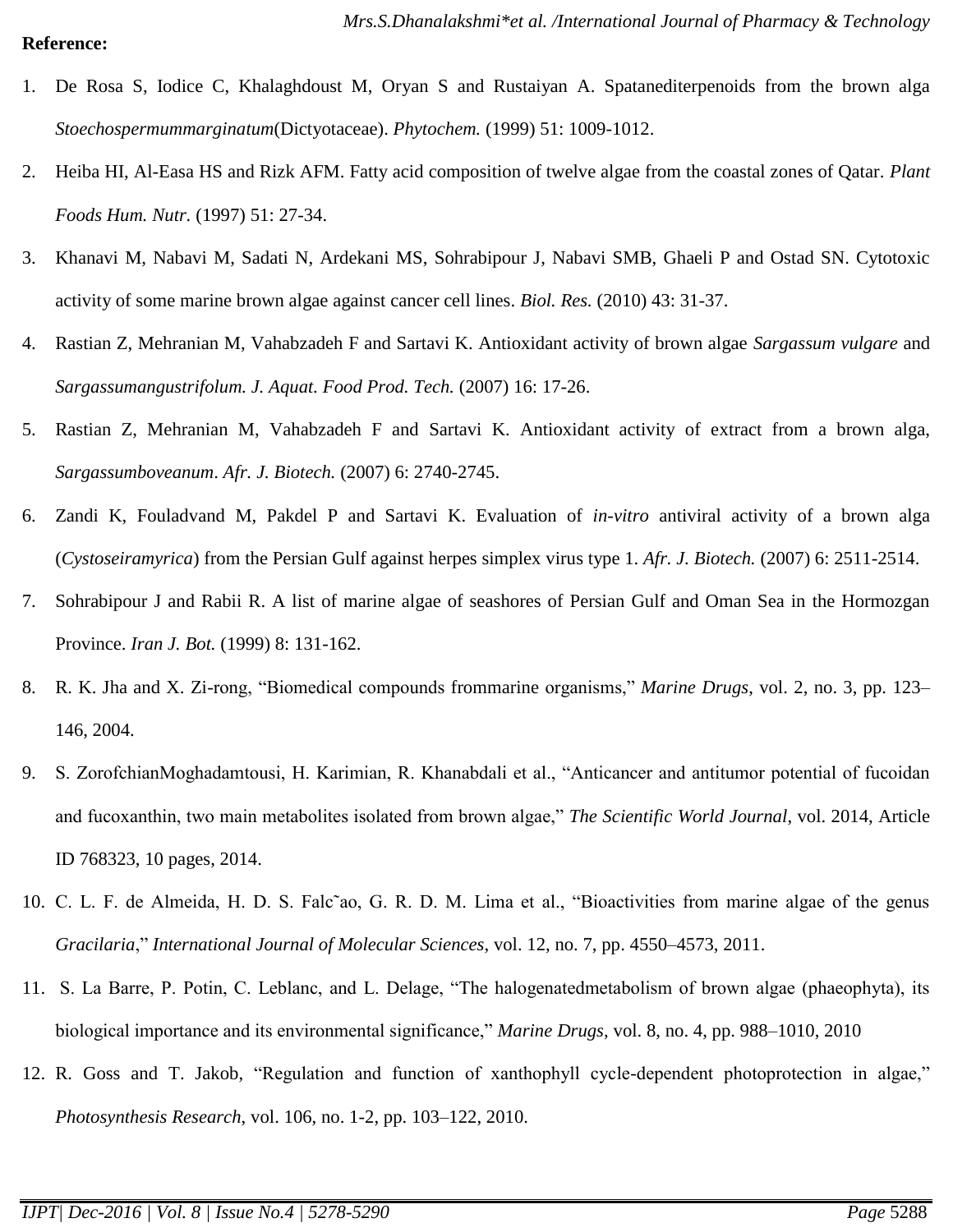- *Mrs.S.Dhanalakshmi\*et al. /International Journal of Pharmacy & Technology* 13. Vera, J. Castro, A. Gonzalez, and A. Moenne, "Seaweed polysaccharides and derived oligosaccharides stimulate defense responses and protection against pathogens in plants," *Marine Drugs*, vol. 9, no. 12, pp. 2514–2525, 2011.
- 14. D. Renn, "Biotechnology and the red seaweed polysaccharide industry: status, needs and prospects," *Trends in Biotechnology*, vol. 15, no. 1, pp. 9–14, 1997.
- 15. S.-H. Eom, Y.-M. Kim, and S.-K. Kim, "Antimicrobial effect of phlorotannins from marine brown algae," *Food and Chemical Toxicology*, vol. 50, no. 9, pp. 3251–3255, 2012.
- 16. J.-H. Guo, G. W. Skinner, W. W. Harcum, and P. E. Barnum, "Pharmaceutical applications of naturally occurring watersoluble polymers," *Pharmaceutical Science and Technology Today*, vol. 1, no. 6, pp. 254–261, 1998.
- 17. ÜnciT.NEY.,Antimicrobial Activities of the Extracts of Marine Algae from the Coast of Urla (Üzmir, Turkey), Turk J Biol 30 (2006) 171-175.
- 18. Sastry VMVS, Rao GRK. Antibacterial substances from marine algae: successive extraction using benzene, chloroform and methanol. Bot. Mar. 37: 357-360, 1994.
- 19. Kannan Et Al., Antibacterial And Antiobesity Activities Of Marine Algae GracilariaCorticata And Spirulina Platensis., International Journal Of Pharmacy And Pharmaceutical Sciences., Vol 6, Issue 6, 2014, Issn- 0975- 1491
- 20. Mishra PS, Sree A. Antibacterial activity and GCMS Analysis of the extract of leaves of *Finlaysoniaobovata*(A Mangrove plant). *Asian J Plant Sci,* 2007;6(1):168-72.
- 21. Rasmussen RS, Morrissey MT. 2007. Marine biotechnology for productionof food ingredients. Adv Food Nutr Res 52:237–92.
- 22. Mozaffarian D, Lemaitre RN, Kuller LH, Burke GL, Tracy RP, Siscovick DS. 2003. Cardiac benefits of fish consumption may depend on the type of fish meal consumed. J Am Heart Assoc 107:1372–7.
- *23.* Liu H, Fujiwara T, Nishikawa T, Mishima Y, Nagai H, Shida T, Tachibana K, Kobayashi H, Mangindaan REP, Namikoshi M. 2005. Lissoclibadins 1-3, three new polysulfur alkaloids, from the ascidian *Lissoclinum*cf. *badium*
- 24. Jimenez-Escrig A, Sanchez-Muniz FJ. 2000. Dietary fibre from edible seaweeds: chemical structure, physicochemical properties and effects on cholesterol metabolism. Nutr Res 20:585–98.
- 25. Venugopal V. 2008. Marine source of vitamins and minerals. In: Marine products for healthcare: functional and bioactive nutraceutical compounds from the ocean. Boca Raton, FL: CRC Press L. p 243–55.